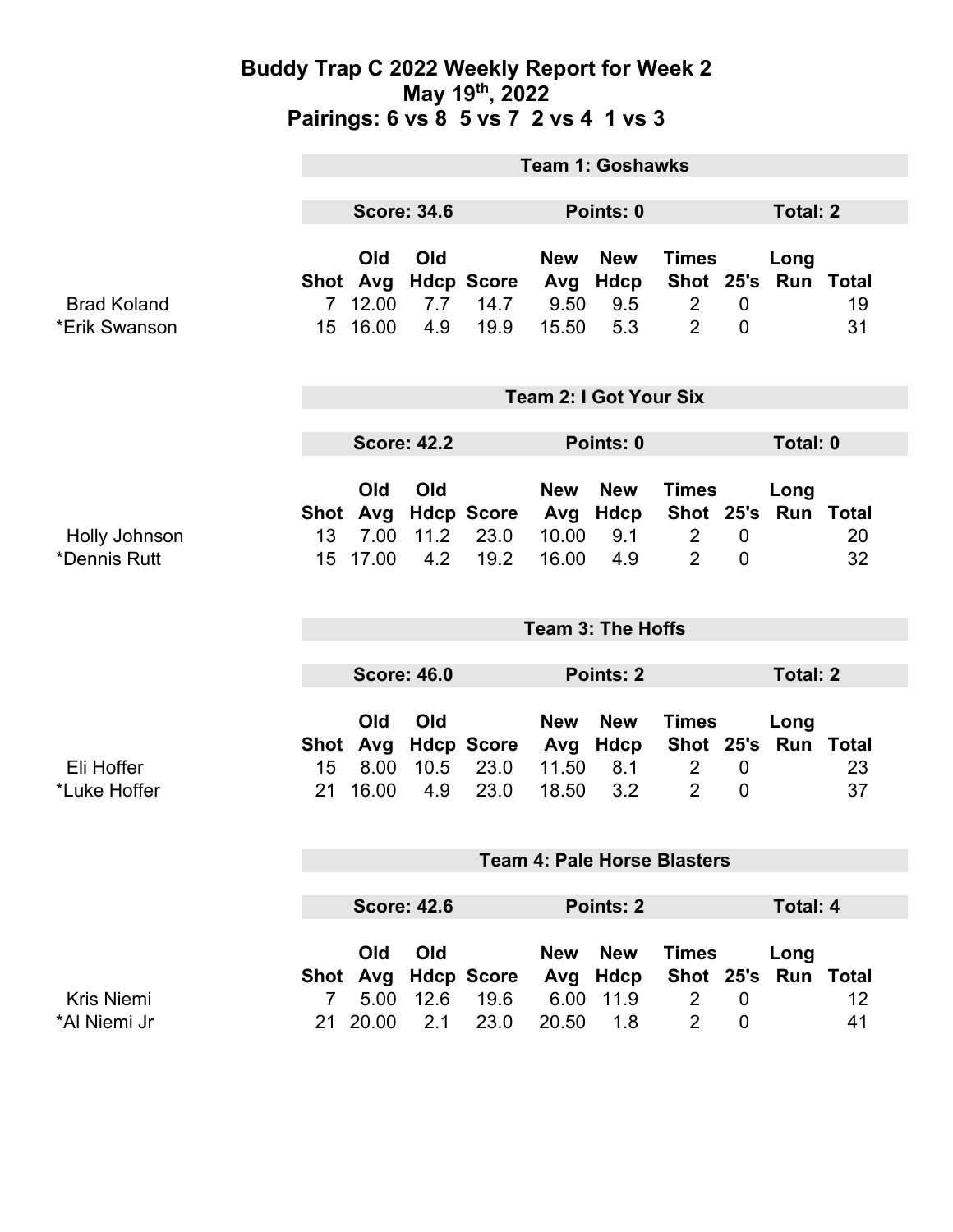### **Buddy Trap C 2022 Weekly Report for Week 2 May 19th, 2022 Pairings: 6 vs 8 5 vs 7 2 vs 4 1 vs 3**

|                                        | <b>Team 5: Mormon Musketman</b> |                                         |                   |                                   |                                     |                                  |                                                  |                                    |                             |          |
|----------------------------------------|---------------------------------|-----------------------------------------|-------------------|-----------------------------------|-------------------------------------|----------------------------------|--------------------------------------------------|------------------------------------|-----------------------------|----------|
|                                        | <b>Score: 45.1</b>              |                                         |                   |                                   | Points: 2                           |                                  |                                                  | <b>Total: 2</b>                    |                             |          |
| *Joe Louiselle<br><b>Tom Louiselle</b> |                                 | Old<br>Shot Avg<br>16 11.00<br>20 20.00 | Old<br>8.4<br>2.1 | <b>Hdcp Score</b><br>23.0<br>22.1 | <b>New</b><br>Avg<br>13.50<br>20.00 | <b>New</b><br>Hdcp<br>6.7<br>2.1 | <b>Times</b><br>$\overline{2}$<br>$\overline{2}$ | $\overline{0}$<br>$\overline{0}$   | Long<br>Shot 25's Run Total | 27<br>40 |
|                                        | Team 6: Eagle Eye Phillippi     |                                         |                   |                                   |                                     |                                  |                                                  |                                    |                             |          |
|                                        | <b>Score: 40.8</b>              |                                         |                   |                                   | Points: 0                           |                                  |                                                  | <b>Total: 2</b>                    |                             |          |
| *DeEon Phillippi<br>Margaret Phillippi | 14<br>17                        | Old<br>Shot Avg<br>16.00<br>16.00       | Old<br>4.9<br>4.9 | <b>Hdcp Score</b><br>18.9<br>21.9 | <b>New</b><br>Avg<br>15.00<br>16.50 | <b>New</b><br>Hdcp<br>5.6<br>4.6 | <b>Times</b><br>$\overline{2}$<br>$\overline{2}$ | $\boldsymbol{0}$<br>$\overline{0}$ | Long<br>Shot 25's Run Total | 30<br>33 |
|                                        | <b>Team 7: Pringlenators</b>    |                                         |                   |                                   |                                     |                                  |                                                  |                                    |                             |          |
|                                        | <b>Score: 44.2</b>              |                                         |                   |                                   | Points: 0                           |                                  |                                                  | <b>Total: 2</b>                    |                             |          |
| <b>Elijah Pringle</b><br>*Lori Pringle | 18<br>15 <sup>15</sup>          | Old<br>Shot Avg<br>17.00<br>13.00       | Old<br>4.2<br>7.0 | <b>Hdcp Score</b><br>22.2<br>22.0 | <b>New</b><br>Avg<br>17.50<br>14.00 | <b>New</b><br>Hdcp<br>3.9<br>6.3 | <b>Times</b><br>$\overline{2}$<br>$\overline{2}$ | $\boldsymbol{0}$<br>$\mathbf 0$    | Long<br>Shot 25's Run Total | 35<br>28 |
|                                        | Team 8: League average          |                                         |                   |                                   |                                     |                                  |                                                  |                                    |                             |          |
|                                        | <b>Score: 42.2</b><br>Points: 2 |                                         |                   |                                   |                                     | <b>Total: 2</b>                  |                                                  |                                    |                             |          |
|                                        |                                 | Old                                     | Old               | Shot Avg Hdcp Score Avg Hdcp      | <b>New</b>                          | <b>New</b>                       | <b>Times</b><br>$\mathbf 0$                      | $\mathbf 0$                        | Long<br>Shot 25's Run Total | 0        |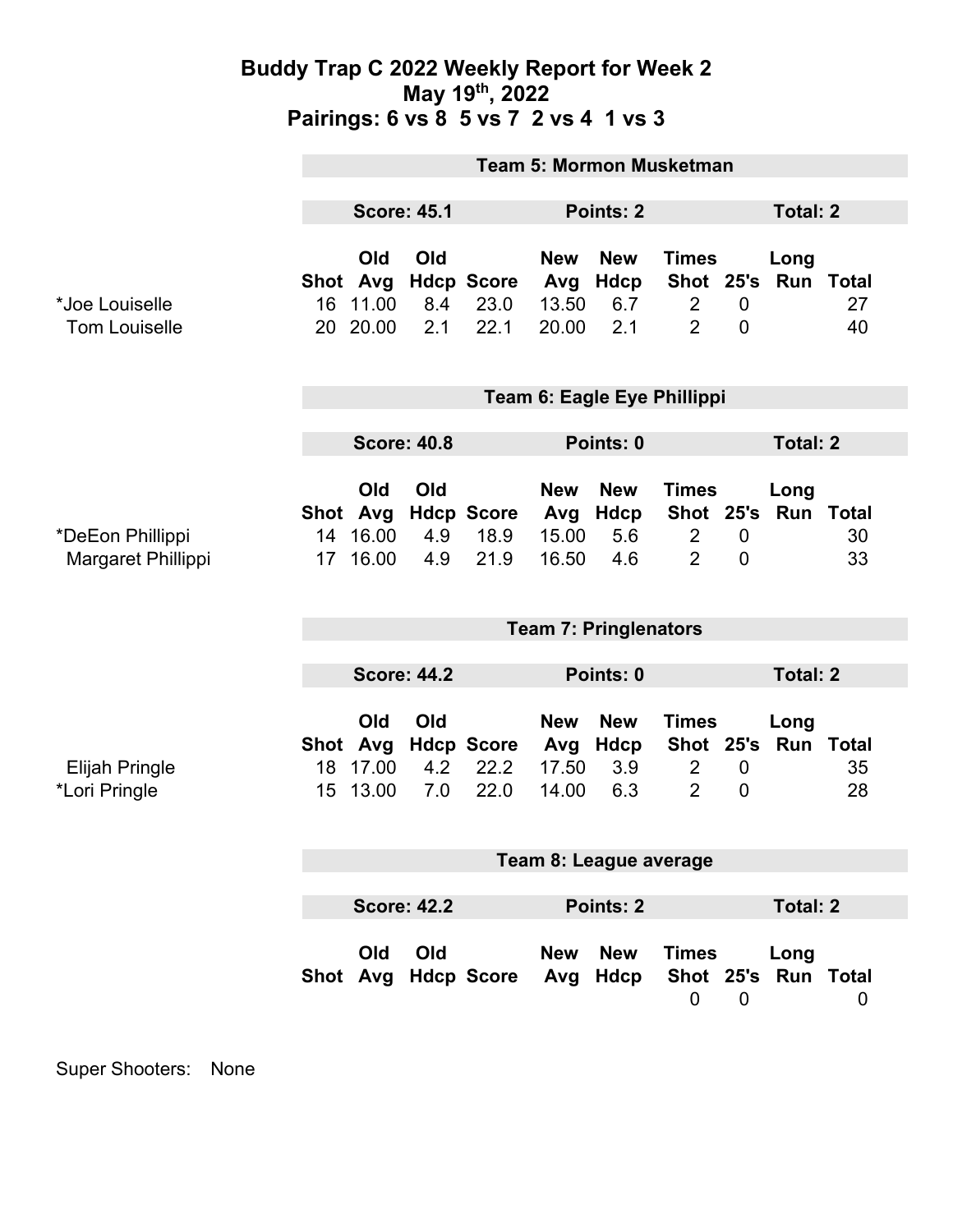## **Buddy Trap C 2022 Weekly Report for Week 2 May 19th, 2022 Pairings: 6 vs 8 5 vs 7 2 vs 4 1 vs 3**

# **Buddy Trap C 2022 Team Standings through week 2**

| Team 4 | <b>Pale Horse Blasters</b> | 4.0 |
|--------|----------------------------|-----|
| Team 8 | League average             | 2.0 |
| Team 7 | <b>Pringlenators</b>       | 2.0 |
| Team 6 | <b>Eagle Eye Phillippi</b> | 2.0 |
| Team 5 | <b>Mormon Musketman</b>    | 2.0 |
| Team 3 | <b>The Hoffs</b>           | 2.0 |
| Team 1 | <b>Goshawks</b>            | 2.0 |
| Team 2 | I Got Your Six             | 0.0 |